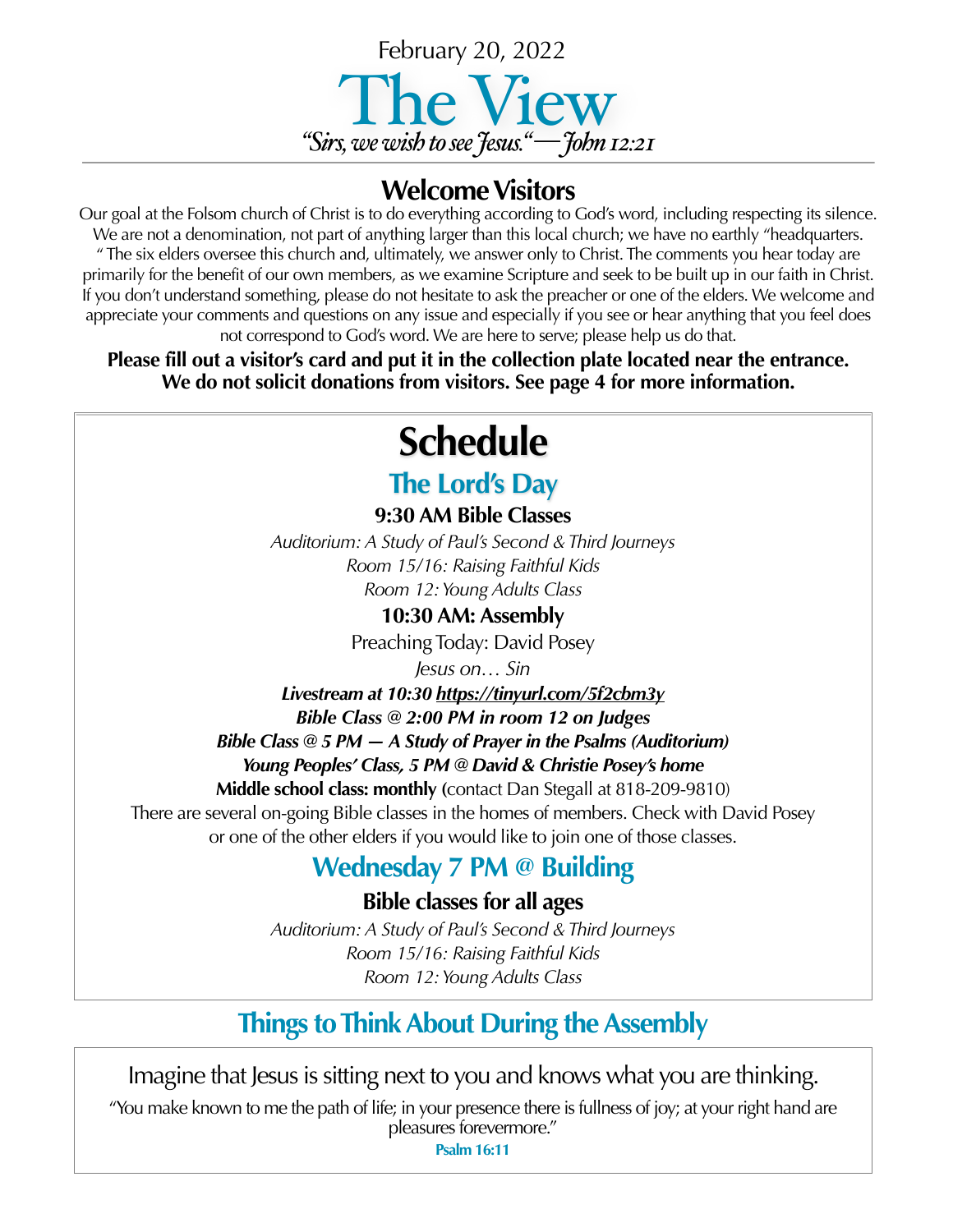## Breaking the bread, one-child elders and more

By David Posey

s a young man in the 50s and 60s, I overheard many<br>debates on a variety of topics. Looking back, some of<br>the disagreements seem trivial, even a waste of time.<br>But at the same time we know men were trying bard to do. debates on a variety of topics. Looking back, some of But, at the same time, we know men were trying hard to do the right thing, so we give them credit for that.

Still, there were debates aplenty, not a few about the Lord's Supper. For example, some men felt strongly that those who prepared the elements should not break it up; they must leave it whole so the man heading the table could break it but only *after* the prayer (per Matthew 26:26, they would argue). That's probably taking the "example" too far.

Then there was a man or two who insisted that you drink *every last drop of grape juice* because Jesus said (in the KJV), "drink ye all of it." Of course, what Jesus said is that all of his apostles who were with him were to drink, leaving no one out. The newer translations make that clear. But even back then, those arguing for drinking every last drop did not consider, apparently, that there was one cup — if each man was supposed to drink "all of it" then the cup would need to be refilled each time.

But debates were not limited to the Lord's Supper. There were men who taught the both the baptizer and the baptized were to go down into the water. They took this from Acts 8:38 where both the eunuch and Philip went down into the water. If this is a binding example, then any baptism where both could not go into the water would be invalidated. But who is going to argue that the person who is being baptized is not really saved because the one doing the baptizing didn't do his part? That doesn't make any sense.

The qualifications of elders also was an oft-debated topic. It was minefield, especially when it came to the number of "believing" children one must have to qualify. There were many who believed you must have two or more to qualify. Here's what the texts say on the issue:

"…if a man is blameless, the husband of one wife, having faithful children not accused of dissipation or insubordination." *Titus 1:6 "…*one who rules his own house well, having his children in submission with all reverence…" *I Timothy 3:4*

In both places, the Greek word for "children" is *teknon*. Greek scholar Bill Mounce, and others, translate this as "a child." If Paul had said "having a faithful child" instead of "having faithful children," that would cause more confusion that saying it the way he did. The argument agains a man with one child being an elder is based simply on the use of "children" but that's a weak argument. If someone asks a man, "do you have children?" and the man said "yes," even if he had only one child, no one would accuse him of lying.

Requiring more than one child seems to suggest that the more kids a man has the more qualified he is. If that's what Paul meant he could have made that clear by saying something like "several children" or "all of his children." Paul didn't say that. But I feel the argument for more than one child is flawed anyway. The role of an elder isn't to run a household, it's to lead the church. The requirement to have faithful children — or a faithful child — is simply one indicator of the man's ability to manage and take responsibility. Many good men have been excluded from becoming elders simply because they had only one child and churches have suffered because of it.

I could be wrong, but for awhile, I've been persuaded that the I Timothy 3:1-7 and Titus 1:5-9 lists should be interpreted by the first words found in both lists: the man must be *"above reproach"* (some translations say *"blameless"*)*.* I like this treatment of the Greek word in the Discovery Bible:

*anepilēptos* ("above reproach") describes someone *deserving the benefit of the doubt*, i.e. because having a character assumed to be ethical until *all* the facts show *differently*.

(*anepilēptos*) is a very strong term. "It implies not only that the man is of good report, but that he is *deservedly* so" (*Abbott-Smith*). *Reflection*: *Proven character*(good reputation) places someone above petty (unfounded) suspicions, or being superficially misunderstood by accusers…

"Above reproach," helps us interpret the qualifications that follow. For example, there is much discussion about whether a man could ever serve as an elder if he remarries after his wife dies or if he is divorced, even if his divorce was lawful due to the unfaithfulness of his wife. There is no doubt about a man's right to remarry after the death of his wife or after he puts his wife away for unfaithfulness. Besides dealing with the question of whether, in either situation, he is still *"of one wife a husband"*(the literal translation of I Timothy 3:2) the question for the church is whether the man is "above reproach." If there are members of the church who have reasonable doubts, then the man should not pursue the office.

The same is true when applied to all of the qualifications, including how he manages his household. His children are not to be *"open to the charge of debauchery or insubordination"*(Titus 1:6). In this case, the children must be "beyond reproach" as well. If this is true, I don't see how having only one child affects whether a man is "beyond reproach."

Perhaps because we live in a time when divorces are common and a high percentage of kids leave Christ, churches tend to put most of the emphasis on the "husband of one wife" and "believing children" requirements. In some cases, however, those seem to be the only qualifications considered.

Meanwhile, there are elders in churches who are not beyond reproach in some of the other areas. There are arrogant and quick-tempered men and elders who are quarrelsome and seem to love stirring up controversy. Prospective elders who are dealing with those character traits should immediately be removed from consideration.

One final note: doesn't it make sense that any man who is being considered to lead the flock should be a wise man? James 3:13-18 provides a blueprint to help us pinpoint men who are wise (and those who are not). He says,

Who is wise and understanding among you? By his good conduct let him show his works in the meekness of wisdom…the wisdom from above is first pure, then peaceable, gentle, open to reason, full of mercy and good fruits, impartial and sincere. And a harvest of righteousness is sown in peace by those who make peace.

*James 3:13, 17-18*